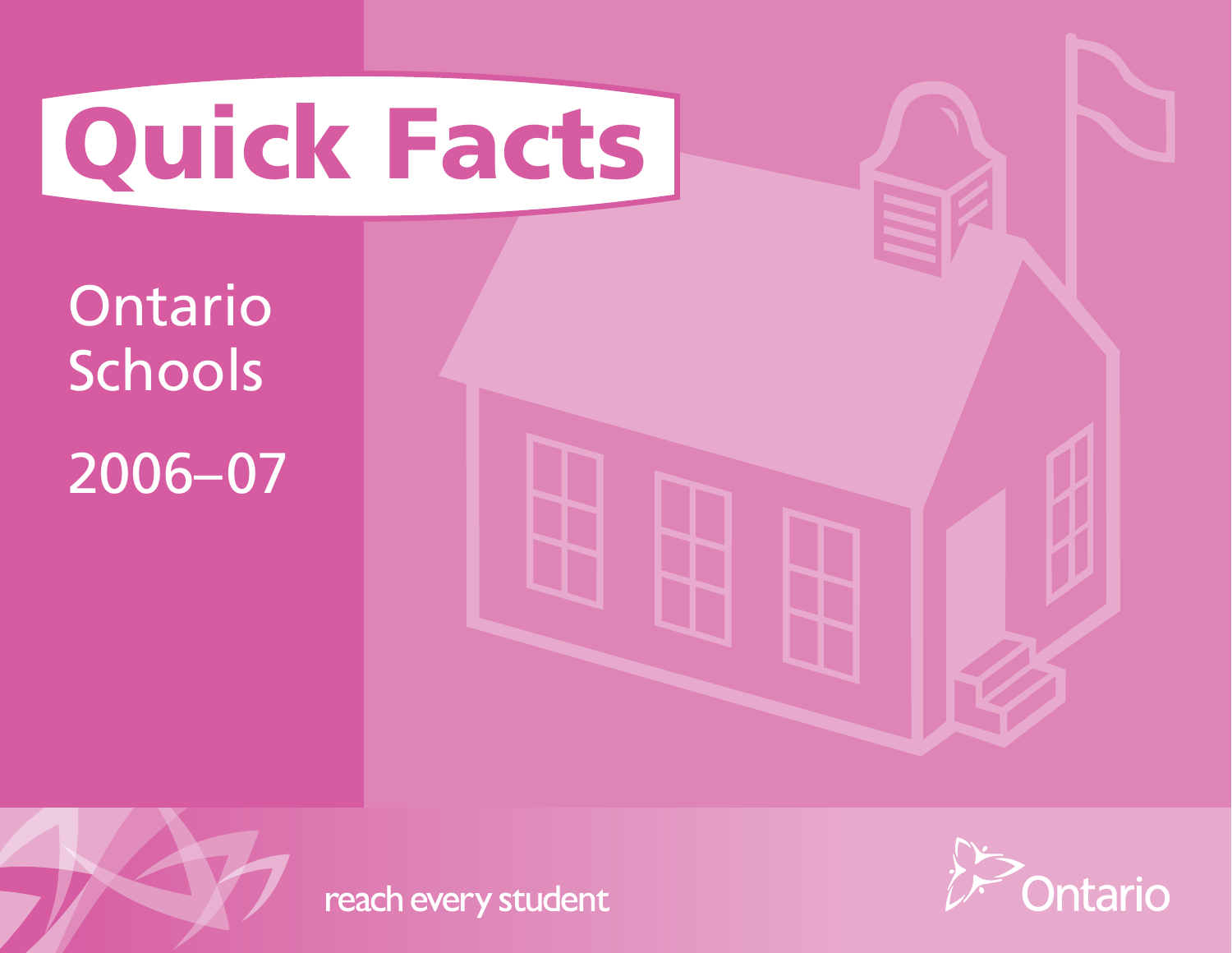The following information is based on 2006–07 data reported by schools, district school boards, and school authorities. The information refers to Ontario's publicly funded elementary and secondary schools (data for private schools are not available for 2006–07). Data are not strictly comparable with those for 2005–06 and earlier years owing to a change in data collection methods starting in 2006–07.

# **Enrolment, 2006–07**\*

|                               | <b>Elementary</b> | <b>Secondary</b> | <b>Total</b> |
|-------------------------------|-------------------|------------------|--------------|
| <b>Public Schools</b>         |                   |                  |              |
| Male                          | 482 505           | 259 552          | 742 057      |
| Female                        | 454 711           | 235 017          | 689 728      |
| <b>Total</b>                  | 937 216           | 494 569          | 1 431 785    |
| <b>Roman Catholic Schools</b> |                   |                  |              |
| Male                          | 229 826           | 110 942          | 340 768      |
| Female                        | 222 556           | 108 355          | 330 911      |
| <b>Total</b>                  | 452 382           | 219 297          | 671 679      |
| <b>All Schools</b>            |                   |                  |              |
| Male                          | 712 331           | 370 494          | 1 082 825    |
| Female                        | 677 267           | 343 372          | 1 020 639    |
| <b>Total</b>                  | 1 389 598         | 713 866          | 2 103 464    |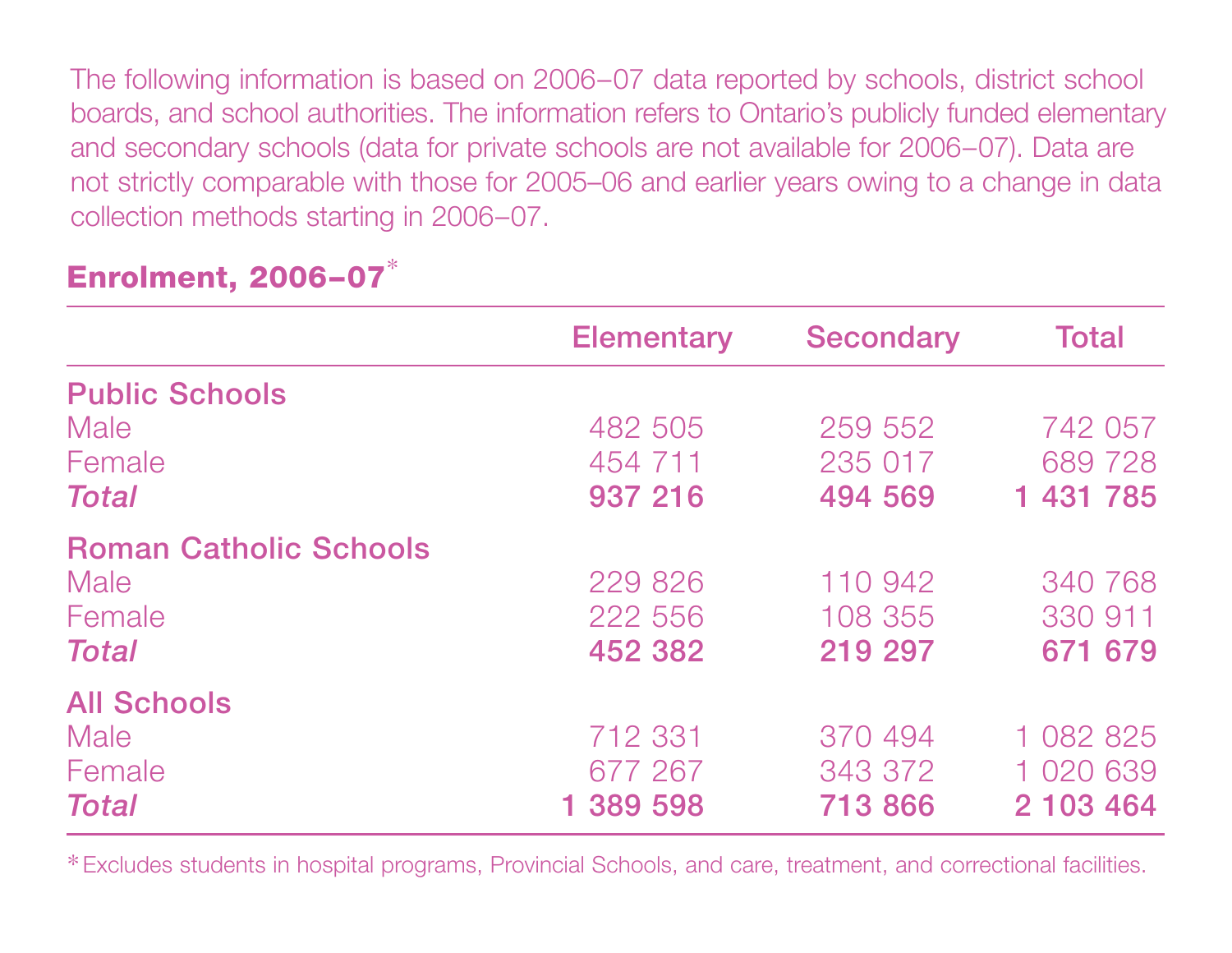#### **Number of Schools, 1996–97 and 2002–03 to 2006–07** \*

|                       | 1996-97 | $2002 - 03$ | $2003 - 04$ | $2004 - 05$ | $2005 - 06$ | $2006 - 07$ |
|-----------------------|---------|-------------|-------------|-------------|-------------|-------------|
| <b>Elementary</b>     |         |             |             |             |             |             |
| Public                | 2 570   | 2 5 8 8     | 2 601       | 2 5 9 3     | 2611        | 2613        |
| Roman Catholic        | 1 368   | 1 383       | 1 389       | 1 3 8 7     | 1 391       | 1 398       |
| <b>Total</b>          | 3938    | 3 9 7 1     | 3 9 9 0     | 3 9 8 0     | 4 0 0 2     | 4 0 1 1     |
| <b>Secondary</b>      |         |             |             |             |             |             |
| Public                | 591     | 606         | 605         | 616         | 630         | 634         |
| <b>Roman Catholic</b> | 214     | 242         | 248         | 252         | 254         | 256         |
| <b>Total</b>          | 805     | 848         | 853         | 868         | 884         | 890         |
| <b>Total</b>          |         |             |             |             |             |             |
| Public                | 3 1 6 1 | 3 1 9 4     | 3 2 0 6     | 3 209       | 3 2 4 1     | 3 2 4 7     |
| <b>Roman Catholic</b> | 1 582   | 1 625       | 1 637       | 1 639       | 1 645       | 1 654       |
| Total                 | 4 7 4 3 | 4 8 1 9     | 4 8 4 3     | 4 8 4 8     | 4 8 8 6     | 4 9 0 1     |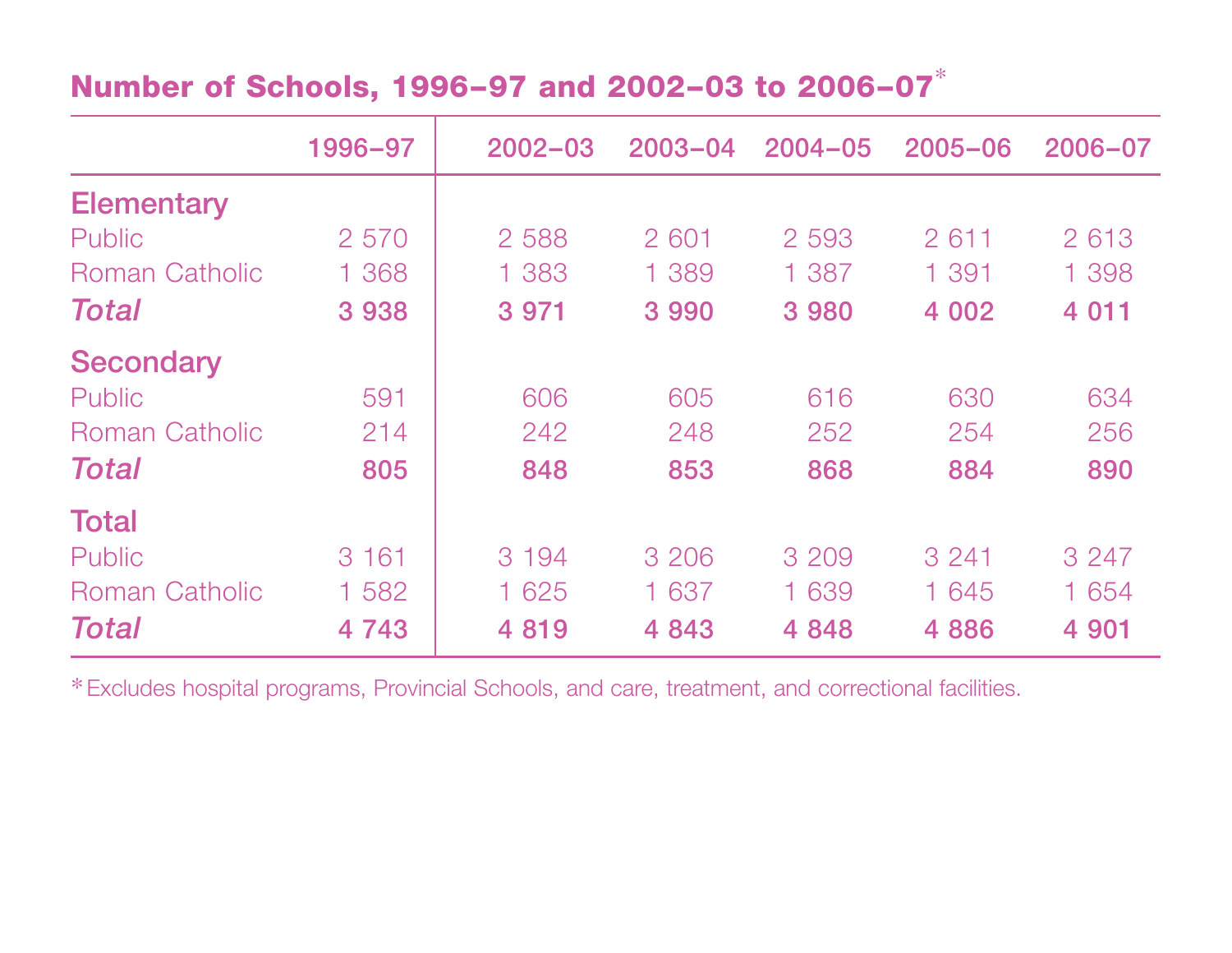## **Enrolment by Grade in Elementary Schools, 2006–07** \*

|                |                       | <b>Roman</b>            |              |
|----------------|-----------------------|-------------------------|--------------|
| Grade          | <b>Public Schools</b> | <b>Catholic Schools</b> | <b>Total</b> |
| <b>JK</b>      | 77 872                | 36 705                  | 114 577      |
| K              | 86 180                | 40 605                  | 126 785      |
|                | 89 061                | 41 114                  | 130 175      |
| $\overline{2}$ | 90 428                | 43 726                  | 134 154      |
| 3              | 92 401                | 44 958                  | 137 359      |
| $\overline{4}$ | 94 354                | 45 882                  | 140 236      |
| 5              | 97 904                | 48 032                  | 145 936      |
| 6              | 102 341               | 50 246                  | 152 587      |
|                | 103 300               | 50 408                  | 153 708      |
| 8              | 103 375               | 50 706                  | 154 081      |
| <b>Total</b>   | 937 216               | 452 382                 | 1 389 598    |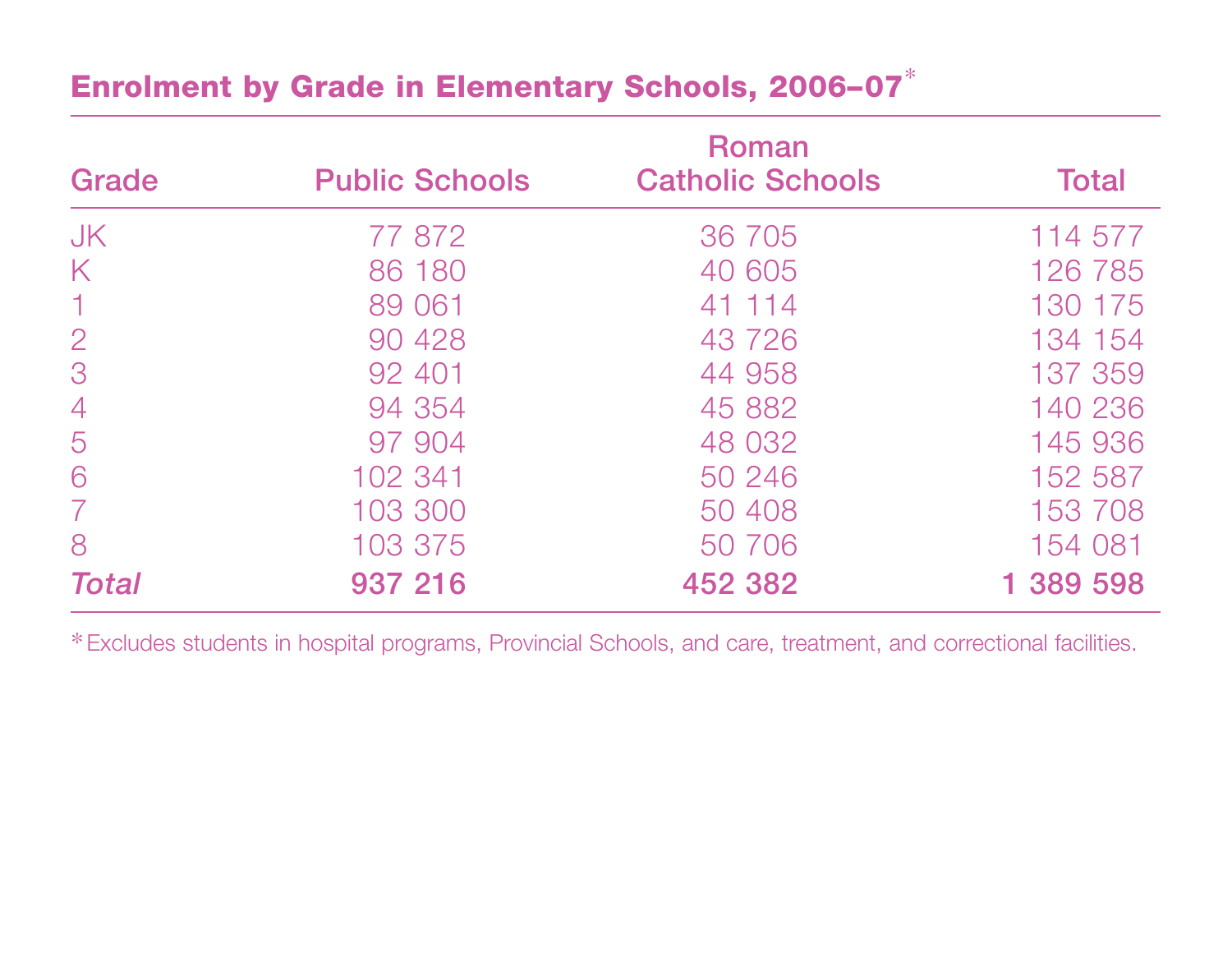## **Enrolment by Grade in Secondary Schools, 2006–07** \*

| Grade        |         | Roman<br><b>Public Schools Catholic Schools</b> | <b>Total</b> |
|--------------|---------|-------------------------------------------------|--------------|
| Pre-Grade 9  | 649     | 80                                              | 729          |
| Grade 9      | 112 287 | 53 467                                          | 165 754      |
| Grade 10     | 114 431 | 52 279                                          | 166 710      |
| Grade 11     | 116 004 | 51 899                                          | 167 903      |
| Grade 12     | 151 198 | 61 572                                          | 212 770      |
| <b>Total</b> | 494 569 | 219 297                                         | 713 866      |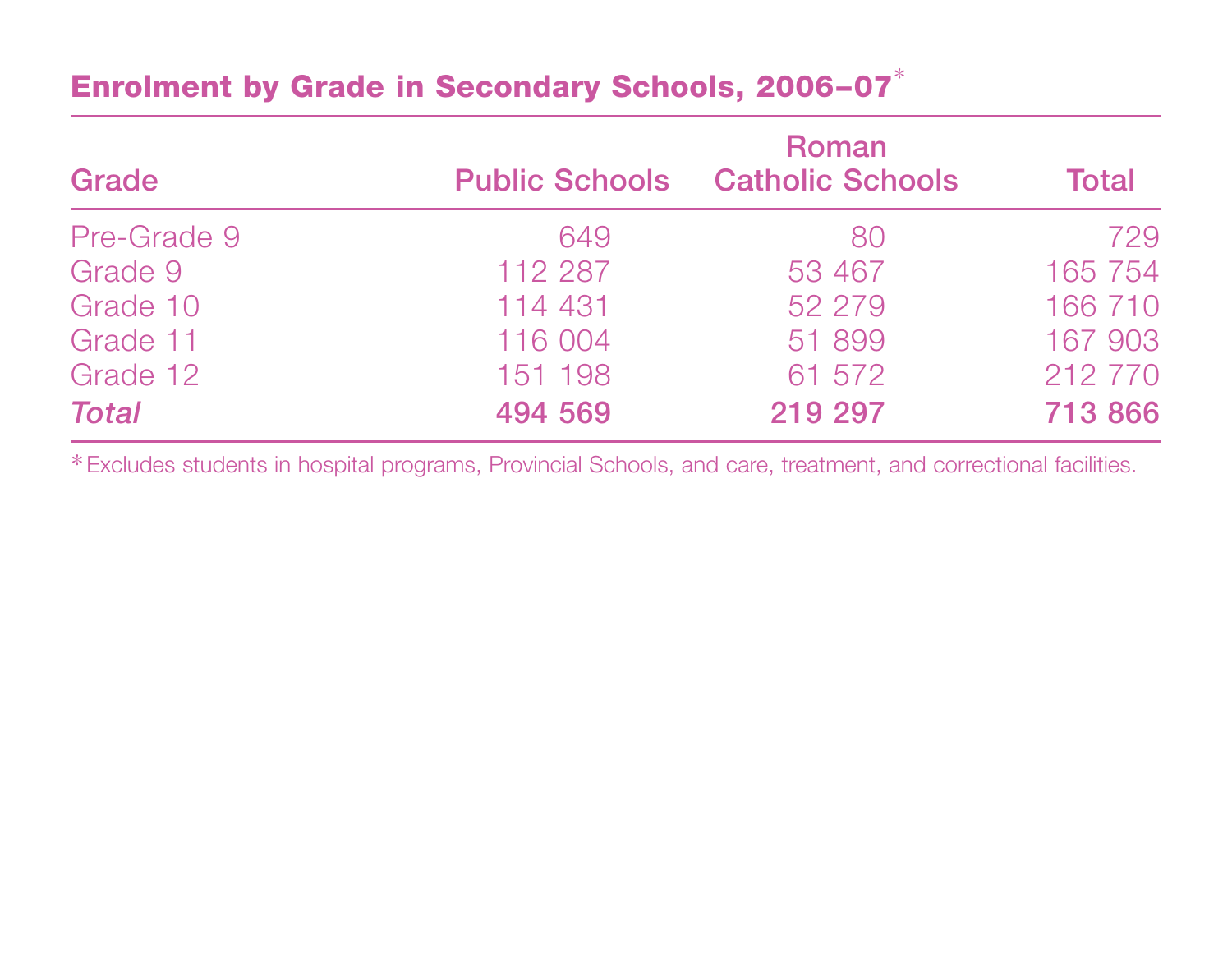#### **Elementary and Secondary School Enrolment, 1996–97 and 2002–03 to 2006–07** \*

|                       | 1996-97   | $2002 - 03$   | $2003 - 04$   | $2004 - 05$   | $2005 - 06$  | $2006 - 07$ |
|-----------------------|-----------|---------------|---------------|---------------|--------------|-------------|
| <b>Elementary</b>     |           |               |               |               |              |             |
| Public                | 914 010   | 974 854       | 970 358       | 959 373       | 949 435      | 937 216     |
| Roman Catholic        | 462 496   | 476 287       | 472 621       | 466 371       | 461 576      | 452 382     |
| Total                 | 1 376 506 | 1 451 141     | 1 442 979     | 1 425 744     | 1 411 011    | 389 598     |
| <b>Secondary</b>      |           |               |               |               |              |             |
| Public                | 513 181   | 505 508       | 485 524       | 490 355       | 493 670      | 494 569     |
| <b>Roman Catholic</b> | 182 603   | 208 291       | 201 239       | 207 805       | 213 863      | 219 297     |
| Total                 | 695 784   | 713 799       | 686 763       | 698 160       | 707 533      | 713 866     |
| <b>Total</b>          |           |               |               |               |              |             |
| Public                | 1 427 191 | 480 362<br>1. | 455 882       | 449 728<br>1  | 443 105<br>1 | 431 785     |
| Roman Catholic        | 645 099   | 684 578       | 673 860       | 674 176       | 675 439      | 671 679     |
| Total                 | 2 072 290 | 2 164 940     | 2 1 2 9 7 4 2 | 2 1 2 3 9 0 4 | 2 118 544    | 2 103 464   |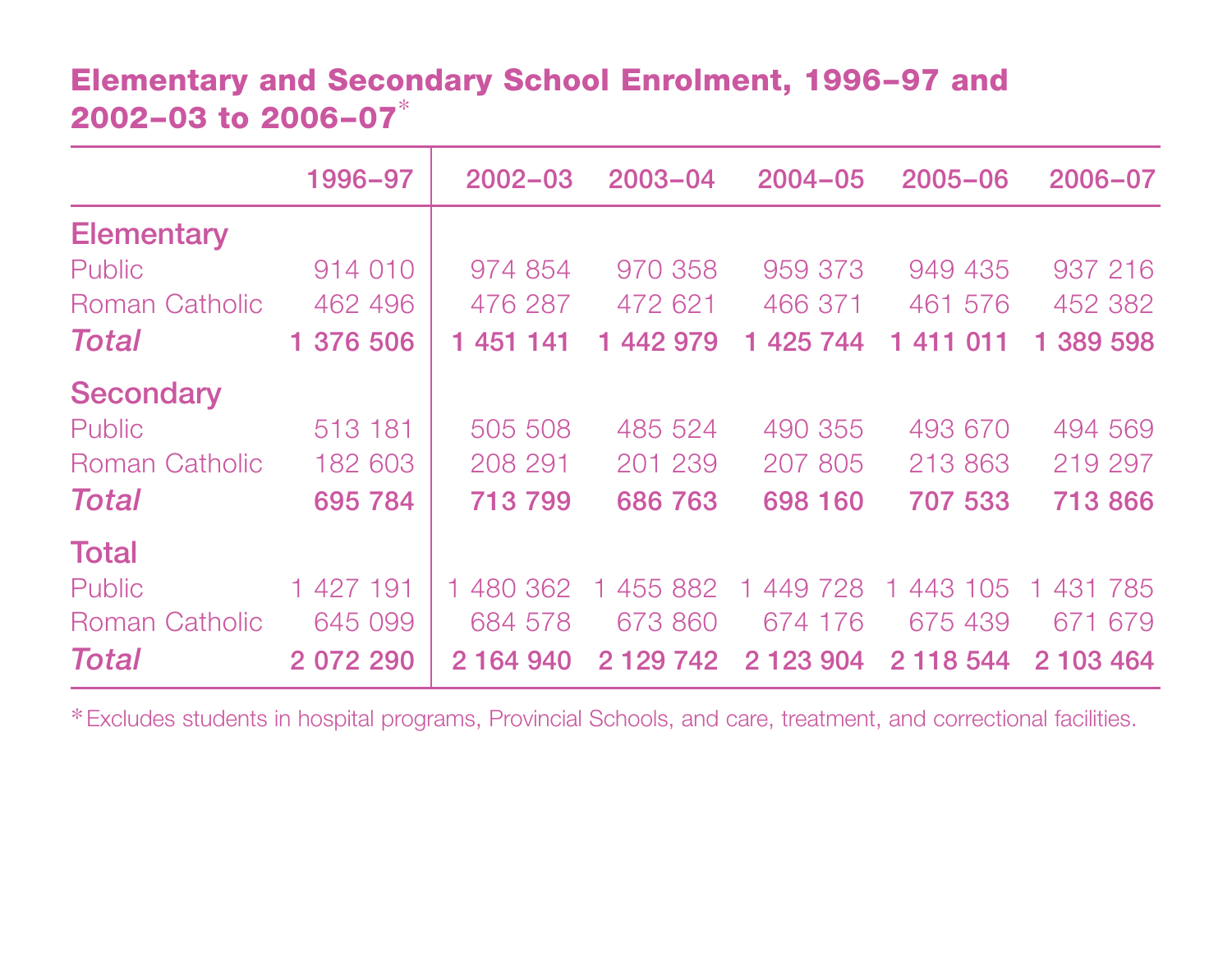#### **Enrolment in French-Language Units, 1996–97 and 2002–03 to 2006–07**

|            | 1996-97 | $2002 - 03$ |        | 2003-04 2004-05 2005-06 2006-07 |        |        |
|------------|---------|-------------|--------|---------------------------------|--------|--------|
| Elementary | 68 4 68 | 67445       | 67 172 | 66 674                          | 66458  | 66 059 |
| Secondary  | 26 4 24 | 24 906      | 22 966 | 23 165                          | 23 617 | 24 158 |
| Total      | 94 892  | 92 351      | 90 138 | 89 839                          | 90 075 | 90 217 |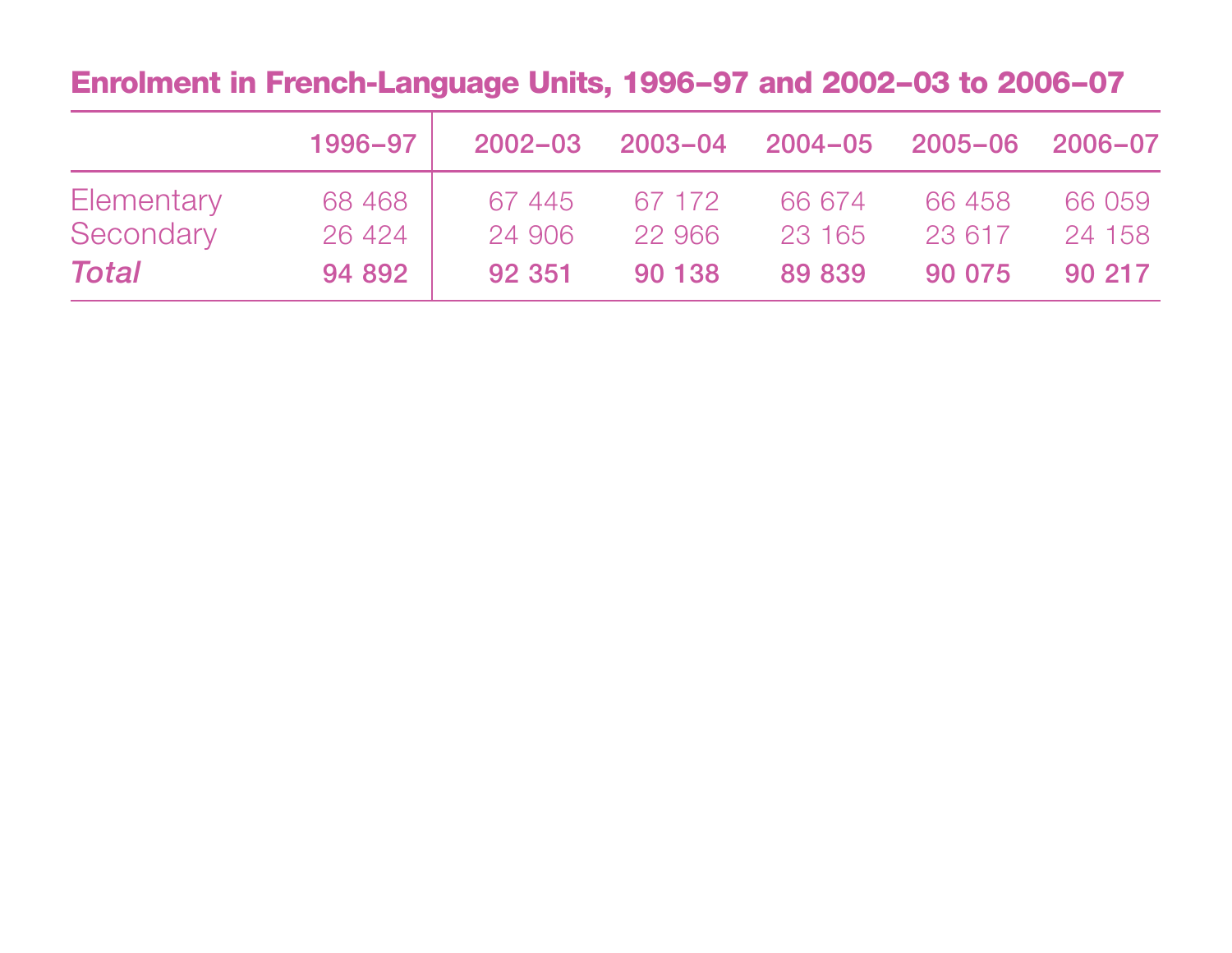#### **Enrolment in French as a Second Language, 2006–07**

|                                 | Core<br>Program | <b>Extended</b><br>Program | <b>Immersion</b><br>Program | <b>Total</b> |
|---------------------------------|-----------------|----------------------------|-----------------------------|--------------|
| <b>Elementary</b>               |                 |                            |                             |              |
| Public                          | 480 750         | 6 182                      | 81 220                      | 568 152      |
| <b>Roman Catholic</b>           | 246 980         | 14 977                     | 27 016                      | 288 973      |
| <b>Total</b>                    | 727 730         | 21 159                     | 108 236                     | 857 125      |
| <b>Secondary</b>                |                 |                            |                             |              |
| Public                          | 68 446          | 6 3 4 7                    | 14 896                      | 89 689       |
| <b>Roman Catholic</b>           | 26 741          | 3 1 5 6                    | 4 6 1 1                     | 34 508       |
| <b>Total</b>                    | 95 187          | 9 503                      | 19 507                      | 124 197      |
| <b>Elementary and Secondary</b> |                 |                            |                             |              |
| Public                          | 549 196         | 12 529                     | 96 116                      | 657 841      |
| <b>Roman Catholic</b>           | 273 721         | 18 133                     | 31 627                      | 323 481      |
| <b>Total</b>                    | 822 917         | 30 662                     | 127 743                     | 981 322      |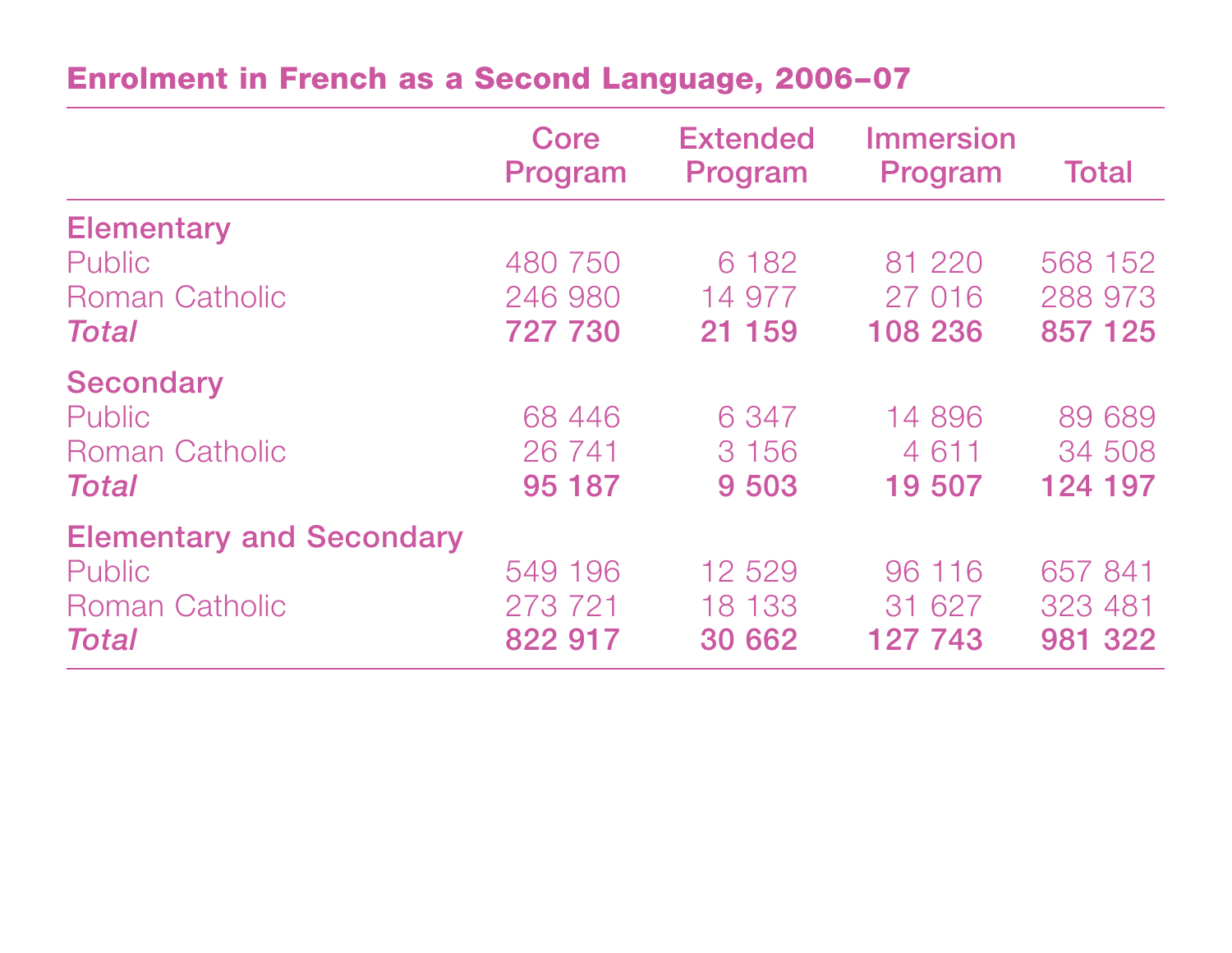#### **Teachers and Administrators in Schools – Full-Time Equivalent (FTE), 2006–07** \*

|                                                                           | <b>Elementary</b>                  | <b>Secondary</b>                  | <b>Total</b>                         |  |  |  |  |  |
|---------------------------------------------------------------------------|------------------------------------|-----------------------------------|--------------------------------------|--|--|--|--|--|
| <b>Teachers and Administrators (FTE)</b>                                  |                                    |                                   |                                      |  |  |  |  |  |
| <b>Public School Boards</b><br>Male<br>Female                             | 10 908.04<br>40 611.21             | 14 538.42<br>17 077.35            | 25 446.46<br>57 688.56               |  |  |  |  |  |
| <b>Roman Catholic School Boards</b><br>Male<br>Female<br><b>Total</b>     | 4 704.35<br>20 201.78<br>76 425.38 | 6 748.18<br>7 695,70<br>46 059.65 | 11 452.53<br>27 897.48<br>122 485,03 |  |  |  |  |  |
| <b>Positions Held</b>                                                     |                                    |                                   |                                      |  |  |  |  |  |
| Principals and vice-principals<br>Percentage female                       | 5 329.64<br>63.5%                  | 1 868.99<br>46.5%                 | 7 198.63<br>59.1%                    |  |  |  |  |  |
| Department heads and<br>classroom and other teachers<br>Percentage female | 71 095.74<br>80.8%                 | 44 190.66<br>54.1%                | 115 286,40<br>70.5%                  |  |  |  |  |  |

\*Data are not comparable with those published in Quick Facts prior to 2000–01 owing to a change in methodology: data now represent the computed FTE of active full- and part-time teachers and administrators *excluding those on leave*, rather than headcounts of *only* full-time staff *including those on leave*. Data are also not strictly comparable with those for 2005–06 and earlier owing to a change in collection methods, as stated previously. Data exclude teachers and administrators in hospital programs, Provincial Schools, and care, treatment, and correctional facilities.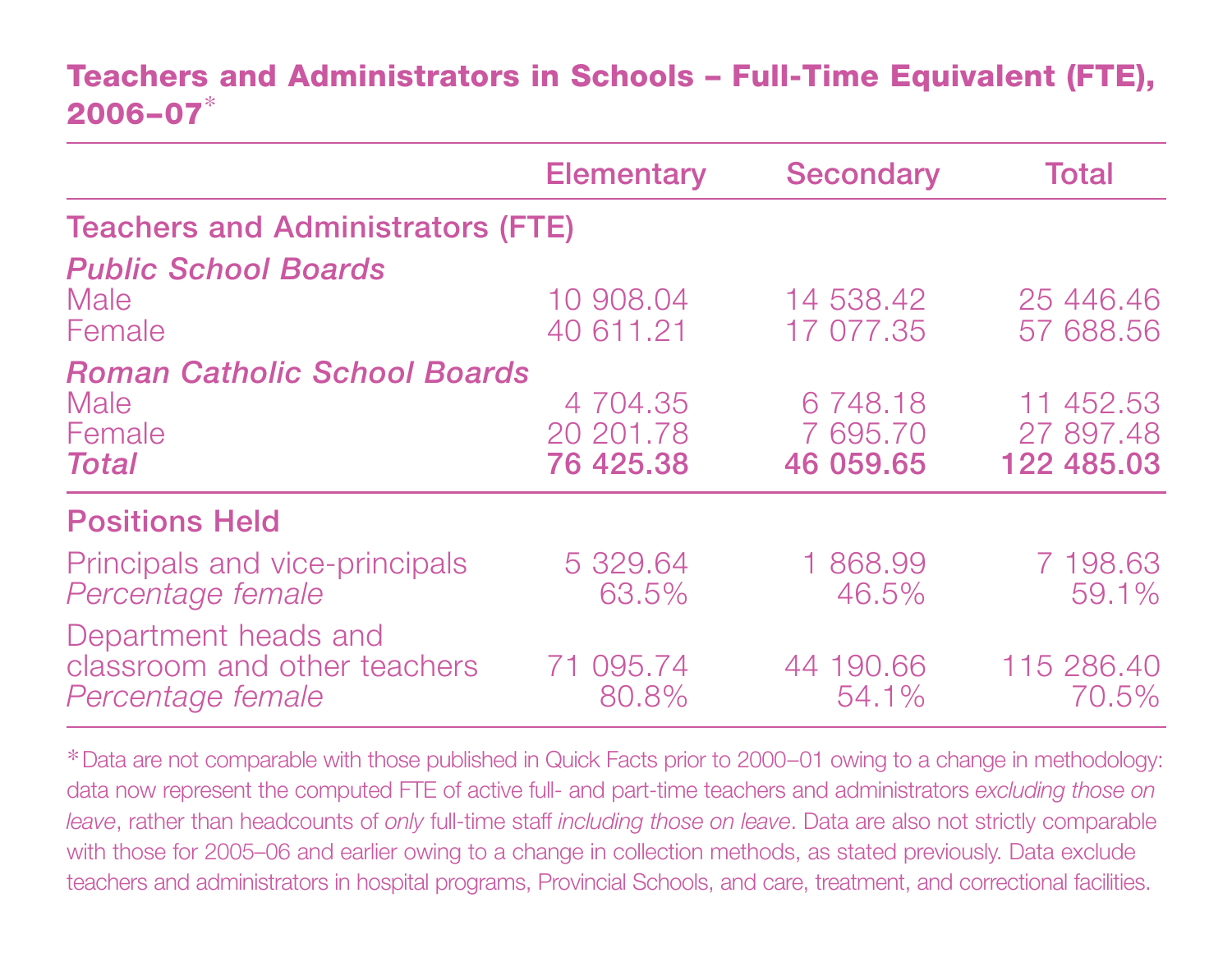#### **Teachers and Administrators in Schools – Full-Time Equivalent (FTE), 2002–03 to 2006–07** \*

|                                    | 2002-03   | 2003-04       | $2004 - 05$  | 2005-06   | 2006-07   |
|------------------------------------|-----------|---------------|--------------|-----------|-----------|
| <b>Positions Held - Elementary</b> |           |               |              |           |           |
| Principals and vice-principals     | 5 319,00  | 5 281.84      | 5 266.12     | 5 260.12  | 5 329.64  |
| Percentage female                  | 60.0%     | 60.9%         | 61.8%        | 62.4%     | 63.5%     |
| Department heads and               |           |               |              |           |           |
| classroom and other teachers       | 71 133.96 | 274.40        | 72 196.44    | 73 952.20 | 095.74    |
| Percentage female                  | 80.0%     | 80.3%         | 80.7%        | 81.0%     | 80.8%     |
| <b>Positions Held - Secondary</b>  |           |               |              |           |           |
| Principals and vice-principals     | 1 903.68  | 1 887.72      | 882.08       | 1 878.16  | 1868.99   |
| Percentage female                  | 44.4%     | 44.2%         | 44.7%        | 46.1%     | 46.5%     |
| Department heads and               |           |               |              |           |           |
| classroom and other teachers       | 42 045.64 | 961.28<br>4() | 994.68<br>41 | 44 556.72 | 44 190.66 |
| Percentage female                  | 52.3%     | 52.6%         | 53.2%        | 53.9%     | 54.1%     |

\*Data are not comparable with those published in Quick Facts prior to 2000–01 owing to a change in methodology: data now represent the computed FTE of active full- and part-time teachers and administrators *excluding those on leave*, rather than headcounts of *only* full-time staff *including those on leave*. Data for 2006–07 are not strictly comparable with those for 2005–06 and earlier owing to a change in data collection methods, as stated previously. Data exclude teachers and administrators in hospital programs, Provincial Schools, and care, treatment, and correctional facilities.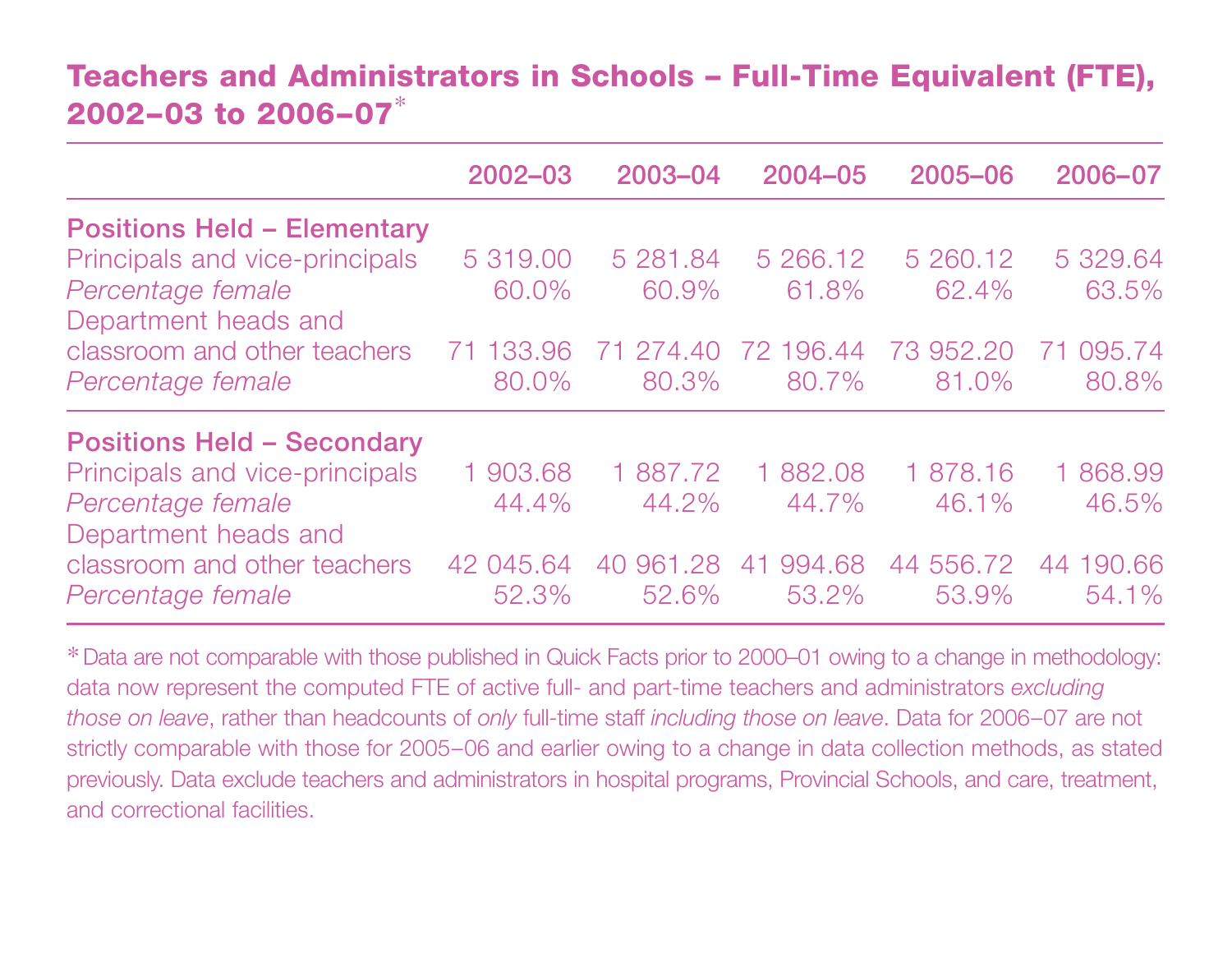# **Adults in Secondary Day School, 1996–97** \* **and 2002–03 to 2006–07**

|                 | 1996-97 | $2002 - 03$ | $2003 - 04$ | $2004 - 05$ | $2005 - 06$ | 2006-07 |
|-----------------|---------|-------------|-------------|-------------|-------------|---------|
| <b>Male</b>     |         |             |             |             |             |         |
| $19 - 21$       | 27 762  | 14 702      | 13 914      | 13 531      | 13 561      | 12 770  |
| 22 and over     | 8 1 8 6 | 2 4 8 8     | 2 1 1 2     | 1988        | 1 874       | 1 953   |
| <b>Total</b>    | 35 948  | 17 190      | 16 0 26     | 15 519      | 15 435      | 14 723  |
| $\frac{9}{6}$ * | 5.2%    | 2.4%        | 2.3%        | 2.2%        | 2.2%        | $2.1\%$ |
| <b>Female</b>   |         |             |             |             |             |         |
| $19 - 21$       | 17 250  | 9892        | 9 4 4 5     | 9 3 8 8     | 9 4 0 4     | 9 2 3 5 |
| 22 and over     | 14 395  | 5 0 4 9     | 4 3 2 1     | 3 7 1 3     | 3 3 9 6     | 3 4 5 5 |
| <b>Total</b>    | 31 645  | 14 941      | 13766       | 13 101      | 12 800      | 12 690  |
| $\frac{9}{6}$   | 4.5%    | $2.1\%$     | 2.0%        | 1.9%        | 1.8%        | 1.8%    |
| <b>Total</b>    |         |             |             |             |             |         |
| $19 - 21$       | 45 012  | 24 594      | 23 359      | 22 919      | 22 965      | 22 005  |
| 22 and over     | 22 581  | 7 5 3 7     | 6 4 3 3     | 5 7 0 1     | 5 2 7 0     | 5 4 0 8 |
| <b>Total</b>    | 67 593  | 32 131      | 29 7 9 2    | 28 6 20     | 28 235      | 27 413  |
| $\frac{0}{6}$   | 9.7%    | 4.5%        | 4.3%        | $4.1\%$     | 4.0%        | 3.8%    |

\*Percentage of total secondary school enrolment.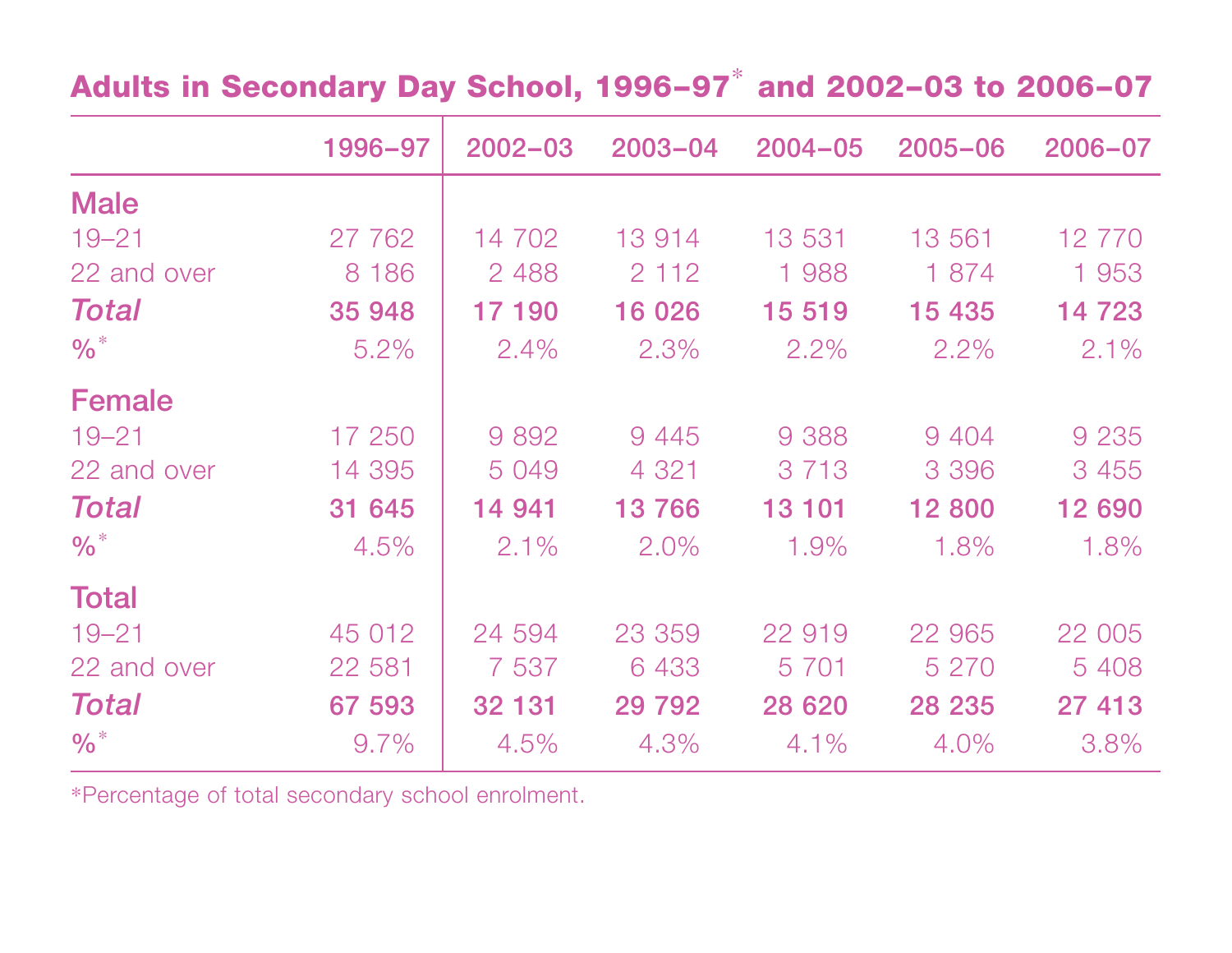#### **Continuing Education Provided by School Boards, 2005–06** \*

|                                   | <b>English</b> | <b>French</b> | <b>Total</b>    |
|-----------------------------------|----------------|---------------|-----------------|
| Secondary school credit           | 279 687        | 2 0 4 5       | 281 732         |
| Correspondence or self-study      | 31 075         | 2 7 8 7       | 33 862          |
| Adult basic literacy and numeracy | 12 3 8 9       | 131           | 12 5 20         |
| English or French as a second     |                |               |                 |
| language for adults               | 174 225        | 4 8 7 3       | 179 098         |
| Native as a second language       |                |               |                 |
| for adults                        | 12             |               | 12 <sup>2</sup> |
| Citizenship and official national |                |               |                 |
| languages                         | 5 3 6 3        | $(\ )$        | 5 3 6 3         |
| Non-credit/general interest       | 45 816         |               | 45 816          |
| <b>Total</b>                      | 548 567        | 9836          | 558 403         |

\*Information is reported to the ministry after the completion of the school year (e.g., 2005–06 data are reported in 2006–07). The reporting year runs from September 1 to August 31. Figures include summer enrolments.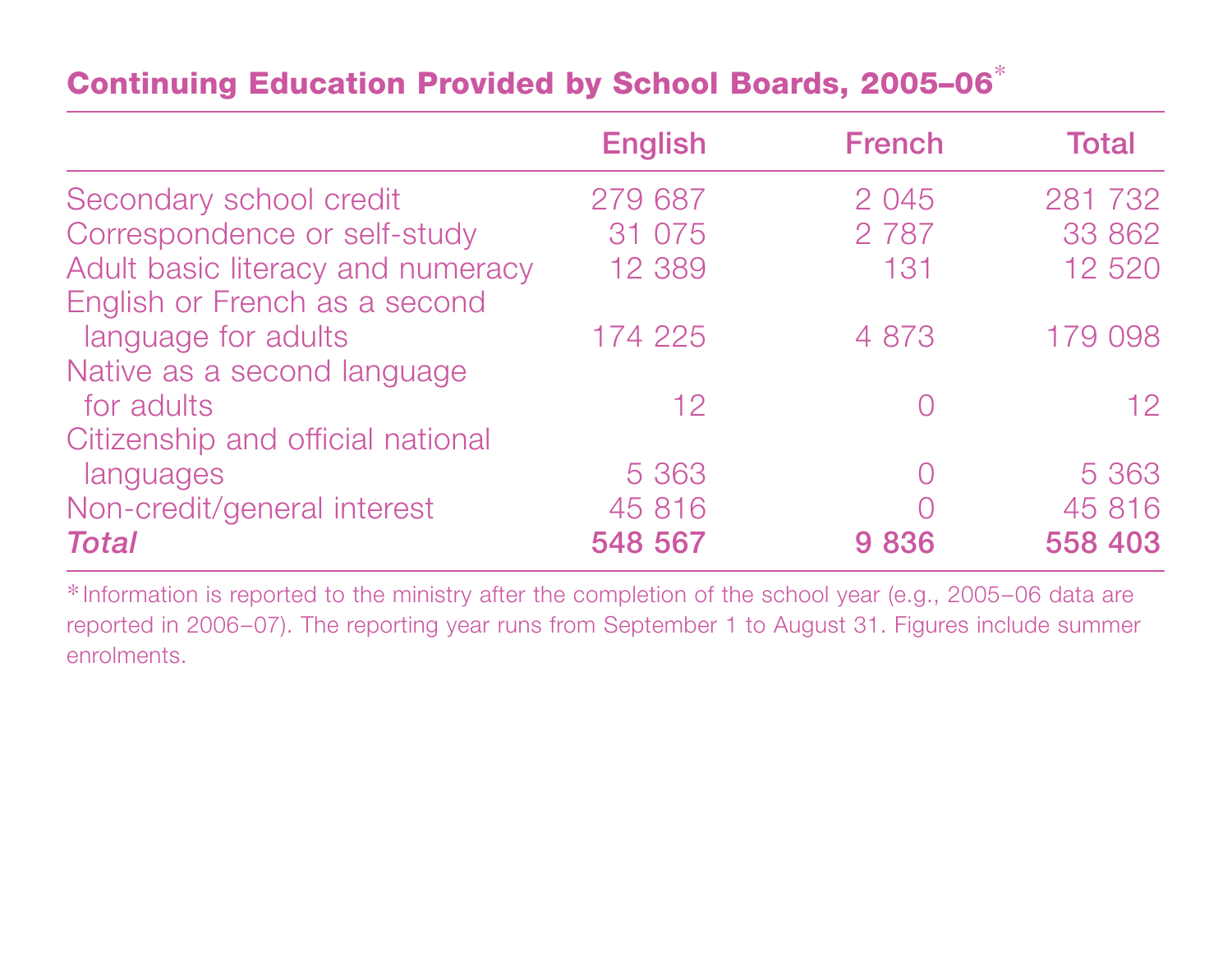#### **Continuing Education Provided by School Boards, 2001–02 to 2005–06** \*

|                                           | $2001 - 02$ | $2002 - 03$ | $2003 - 04$ | $2004 - 05$ | $2005 - 06$     |
|-------------------------------------------|-------------|-------------|-------------|-------------|-----------------|
| Secondary school credit                   | 293 894     | 291 544     | 272 544     | 277 412     | 281 732         |
| Correspondence or                         |             |             |             |             |                 |
| self-study                                | 53 062      | 44 220      | 39 194      | 32 408      | 33 862          |
| Adult basic literacy and                  |             |             |             |             |                 |
| numeracy                                  | 11 708      | 14 537      | 14 157      | 11 794      | 12 5 20         |
| English or French as<br>a second language |             |             |             |             |                 |
| for adults                                | 229 009     | 229 181     | 222 441     | 199 456     | 179 098         |
| Native as a second                        |             |             |             |             |                 |
| language for adults                       | 40          | 61          | 24          | $\Omega$    | 12 <sup>°</sup> |
| Citizenship and official                  |             |             |             |             |                 |
| national languages                        | 8 0 7 0     | 8 5 7 0     | 8 111       | 6468        | 5 3 6 3         |
| Non-credit/general interest               | 75 300      | 71 700      | 73 640      | 57 875      | 45 816          |
| <b>Total</b>                              | 671 083     | 659 813     | 630 111     | 585 413     | 558 403         |

\*Information is reported to the ministry after the completion of the school year (e.g., 2005–06 data are reported in 2006–07). The reporting year runs from September 1 to August 31. Figures include summer enrolments.